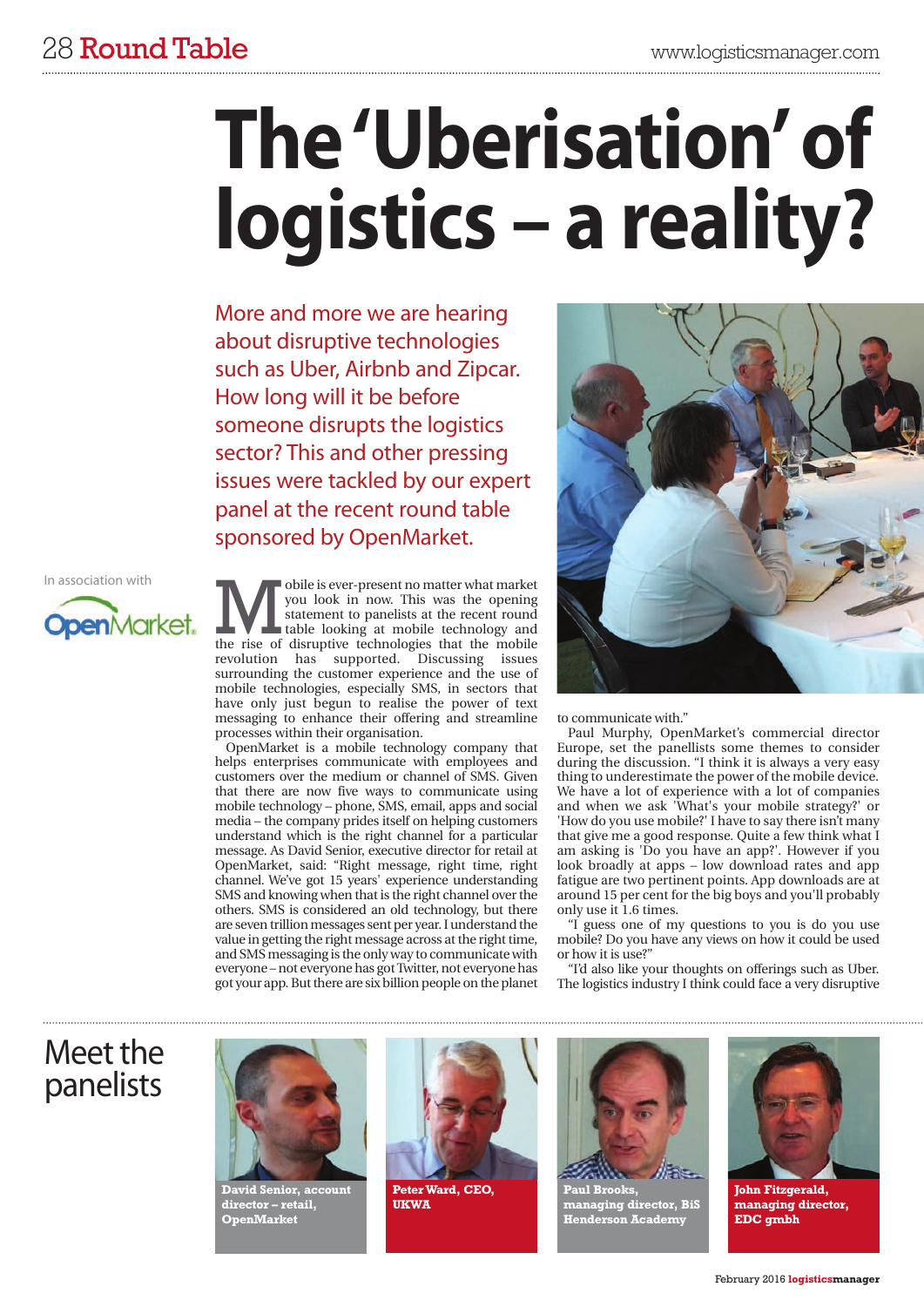I understand the value in getting the right message across at the right time and SMS messaging is the only way to communicate with everyone.



move. Uber has disrupted the minicab market – if you live in London you get a pretty good idea of how disruptive that's been. I think that could pose some challenges to the logistics market. If we gave the whole lot to someone who ran something in San Francisco like Uber or Airbnb and we said disrupt the market, what would they come out with?"

Paul Brooks, managing director of BiS Henderson Academy and founder of the Logistics Guild agreed. "I think Uber is an interesting model – I've got mobile capacity how do I use it? If you imagine the white van man at the face of disruption 'my biggest capacity is small-based loads and movements and my most usable capacity is class 1 vehicles' and you put those together in an Uber platform… that might work.

John Stocker, vehicle logistics director at GEFCO UK, added: "I'll tell you where I think there is disruption occurring driven by technology is about ownership of a means of transport. So when you talk about schemes



**John Stocker, FVL Director, GEFCO UK**



**Paul Murphy, commercial director, OpenMarket**

such as Zipcar – it's not sharing its pay as you go use. I was in Vancouver recently with a colleague and needed transport. They checked an app and found a car two streets away.We walk round and there's the car – it opens, we get in, drive to our destination and leave it. Later we need another transport so did the same and found a car available one street away! I was talking to somebody about this and they said 'but will people really want to share, a car is a prestige purchase. Why would you do something like lend your car to a complete stranger?' I said hang on a minute I've just been round the US for three weeks using Airbnb. I was using people's houses for the weekend! And what have they got – a validation on Airbnb and they are prepared to hand over their family home to a stranger. The world is changing.

But could it happen in logistics? UK Warehousing Association CEO Peter Ward thinks it might. "You might think [disruptive technology] is the biggest threat to the logistics industry but it's not within the industry itself. It's the threat to a big part of the industry that thinks they've got this thing and it'll all be ok – I'll tweak my processes a little bit and embrace modern technology. It's a bigger picture than that – it's the 'Uberisation' of the industry."

Looking beyond the vehicle, the panel also discussed how assets such as property could fit into an Uber model. Ward looked at the need to consider assets differently: "You need to break assets out into property and vehicles. I follow the logic to a certain extent somebody's got to own the assets and there is a big difference between vehicle assets – and property assets. If we look at the exponential potential for the 'Uberisation' factor it all points towards much more collaboration and shared use – consolidation as well. "

#### **Changing the paradigm**

Brooks considered how other markets use the assets: "In the US you and I could go and take ten per cent of a warehouse for five months. You can't do that in the UK. If the US model came here..." This was not a modelWard felt could work: "I remember a US company coming into the UK market determined to use that model here. They said 'We are going to change the paradigm. We're going to have short term leases and everything else'. They've been here 25 years and failed to change anything," he said.

> The panel also looked at what Amazon have been doing with the<br>Amazon Logistics brand and Logistics considered whether that was innovation or just volume. Looking at the model as

Amazon managing very small carriers using a technology platform some members of the panel were unconvinced there was anything innovative about it and that only the volume makes it different. "The bottom line is we have a UK-based model which over 30 years has been refined in terms of paths to delivery," commented Brooks, "Amazon employed 10-15 people who knew it inside out and added their technology platform. They have just implemented a home delivery model using the assets that were available – obviously they trunk goods to delivery depots and the depots deliver it. They have the volume to make it work. That is what's different.'

Stocker highlighted the potential inefficiencies when looking at Amazon Logistics: "So when the person goes out and delivers the goods, when that van is empty what does it do? Does it go straight back to depot. Because, let's be honest unless you have got some form of reverse logistics it is inherently inefficient."

Part of OpenMarket's offering to companies is customer engagement, especially where delivery is concerned. This topic started a lively discussion from the panel, invoking the duality between being a business manager and also a consumer.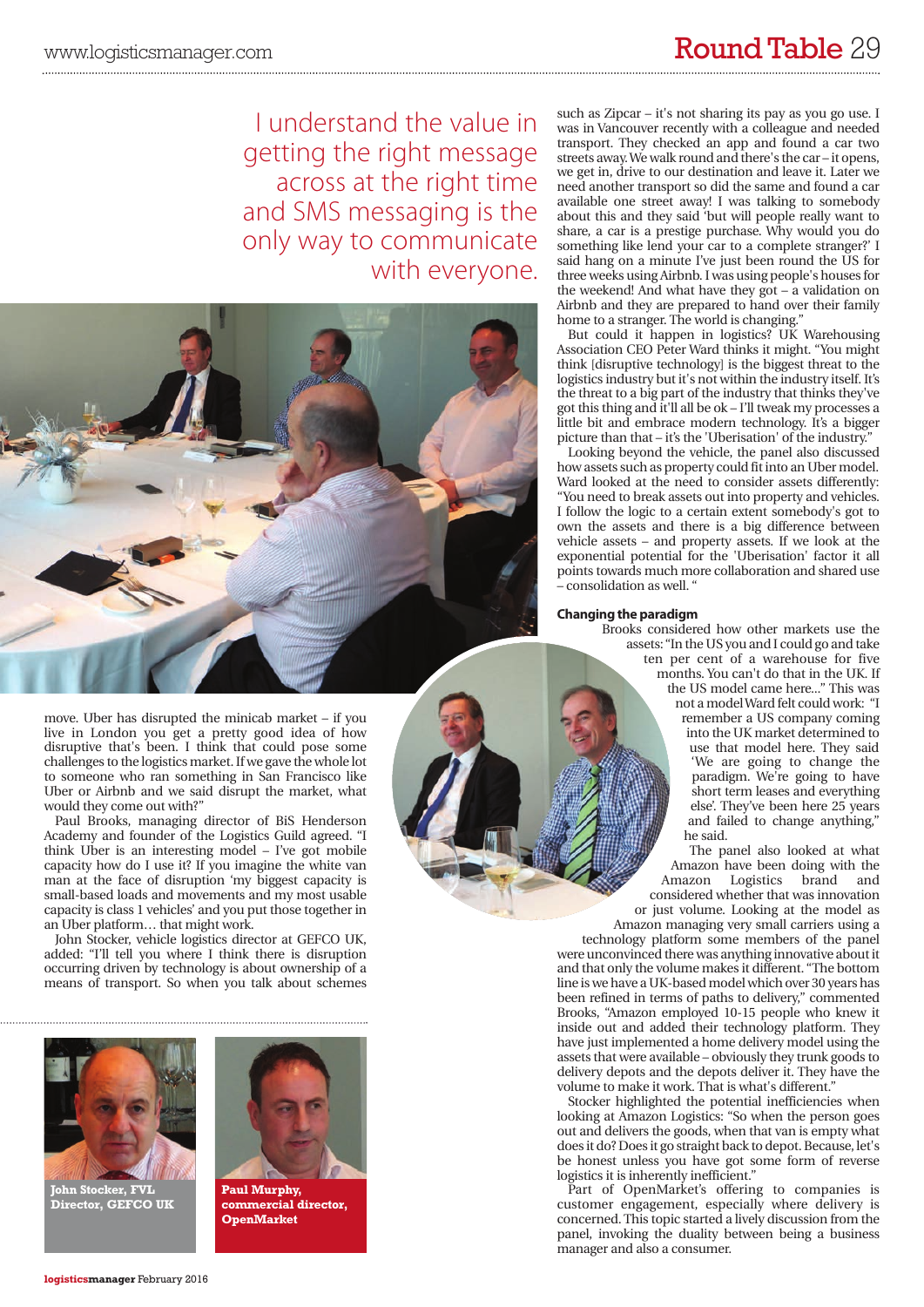

Stocker posed the question: "When you are looking at disruptive technology it's not always about technology its also about process. How do you engage?"

Brooks discussed one way of orientating the delivery mechanism: I suppose the question is can you engage with the customer experience to the point where you can say we can make a difference – can  $\overline{I}$  deliver anything to any location for collection at any time? So if I specify I want to pick this up at No. 36 Blackburn Rd, Manchester, we need to make it happen – that would be truly innovative and very customer facing. But how do you make every home domestic address a delivery address? Because actually total flexibility is what we're looking for – it's got to be possible. But it's not industrial scale – it's the final mile."

*Logistics Manager* editor Malory Davies considered the question of delivery flexibility; the ability to tell the delivery company closer to final mile stage for the customer to say 'I won't be home when you say you'll deliver, please deliver my goods here instead'. One example of this starting to happen is John Lewis, where you can order in store and give a delivery location, but change it later for delivery to a local Waitrose for click and collect.

Ward questioned whether people actually take advantage of engagement opportunities. "The model of receiving a text message to say when a delivery will arrive – my question is how much of that is one-way traffic? And, is it really interactive because when you get a message saying 'we are coming at 11 o'clock' well actually if I'm not going to be there at 11 o'clock is there a mechanism to say I don't want it then I

want it somewhere else?" Murphy gave an expert reply: "Usually there are two messages – one the night before which gives you your opportunity for feedback, for example leave it with a neighbour, put it in the porch etc. That's when you get your interactivity. The message 'I'm an hour away' – inflight as it were – there is no room for feedback. In our experience, in terms of interactivity, it's very high – higher than any other communication channel. It's not quite 99 per cent but it is higher than any other channel.

Citing a real-time, real life example, Brooks detailed: "I placed an order with a well known retailer, using their chosen delivery route. I was given a lead-time, not an exact delivery day – that wasn't an option. This morning they sent me an SMS, which I couldn't reply to, to say they are going to deliver it sometime today! And I'm thinking 'good luck, I'm in London!' – as a consumer that's hacked me off."

One example of how mobile could help manage queries effectively was automating a high volume process for customers. Murphy gave more details. "We worked with a company's call centre to created a process for pin resets – at the time they were taking roughly 2,500 calls a day for that; taking about five minutes in time at a cost of a few pounds per call in a busy call centre. We set up a two-way SMS process for them that customers could use and it has made a real difference. All customers really want is to pick up the phone and get their issue sorted out and put the phone down. A couple of years ago there might have been some other interaction about who you are and that sort of thing but now you don't need it.'

With all of the discussion involving disruptive technology it was good to have an international view provided by John Fitzgerald, managing director at German media and entertainment logistics provider EDC GmbH. Originally from Australia, Fitzgerald has been based in Germany for many years and sees the market as being hesitant to embrace disruptive technologies.

"Germany is in most things is a late adopter market. When I first came to Germany you couldn't pay for anything with a credit card – they are very critical of anything and there are a lot of second guesses. There is a very big contract logistics market, and Amazon and similar companies are very prevalent but they go through the mill for new offerings – for example drones and which areas will

they be allowed to operate in.

"They are very sceptical about these types of models; are they sustainable and are we going to have air traffic issues. The University of Braunschweig are currently working on building a carplane – a James Bond sort of thing – how would you get approval to fly it if you have one of those. You can't just drive along the autobahn and take off!! Germany is not a very adoptive market and they are very cautious however consumers need their products, they need better service and there is still a lot to do.

"In entertainment product there seems to be a real need for people to say 'I want it in a couple of hours.' To avoid mis-deliveries and similar Deutsche Post puts a piece of paper in your letterbox saying 'it's left with a neighbour' or 'please pick it up'. Technologies such as interactive text messaging, sending a text message so that you can say'I'm late, I'm not going to be home in time can you leave it in such a place' or be able to give customers options. I think the consumer is becoming more demanding and definitely in bricks and mortar logistics companies there is big room for improvement."

### **OpenMarket**

**At OpenMarket, we are 100 per cent focused on providing a comprehensive set of mobile solutions to allow our customers to engage and transact with consumers via their wireless devices. As a market leader, our mission is to remove the complexity and fragmentation of the mobile ecosystem, enabling enterprises in any industry to drive relevant consumer engagement via the mobile channel.**

**Whether the goal is the creation of a new distribution channel for your goods and services, driving brand awareness and consumer loyalty, increasing profitability or generating revenue, mobile presents an exciting new way to engage consumers. By using a multi-channel mobile messaging approach, you can engage consumers with smarter communication through technology that is more intuitive, personal and relevant. Our superior domain expertise, global scale, demonstrated performance, and industry leading reliability will allow you to focus on your core business while we take care of the rest.**

**With OpenMarket, you get a stable and reliable platform with a service commitment to back it up. Our market expertise and trusted relationships with mobile operators enable faster time-tomarket and on-going delivery and support for your mobile initiatives. As a trusted partner, we help keep you connected to those who mean the most to your business.**